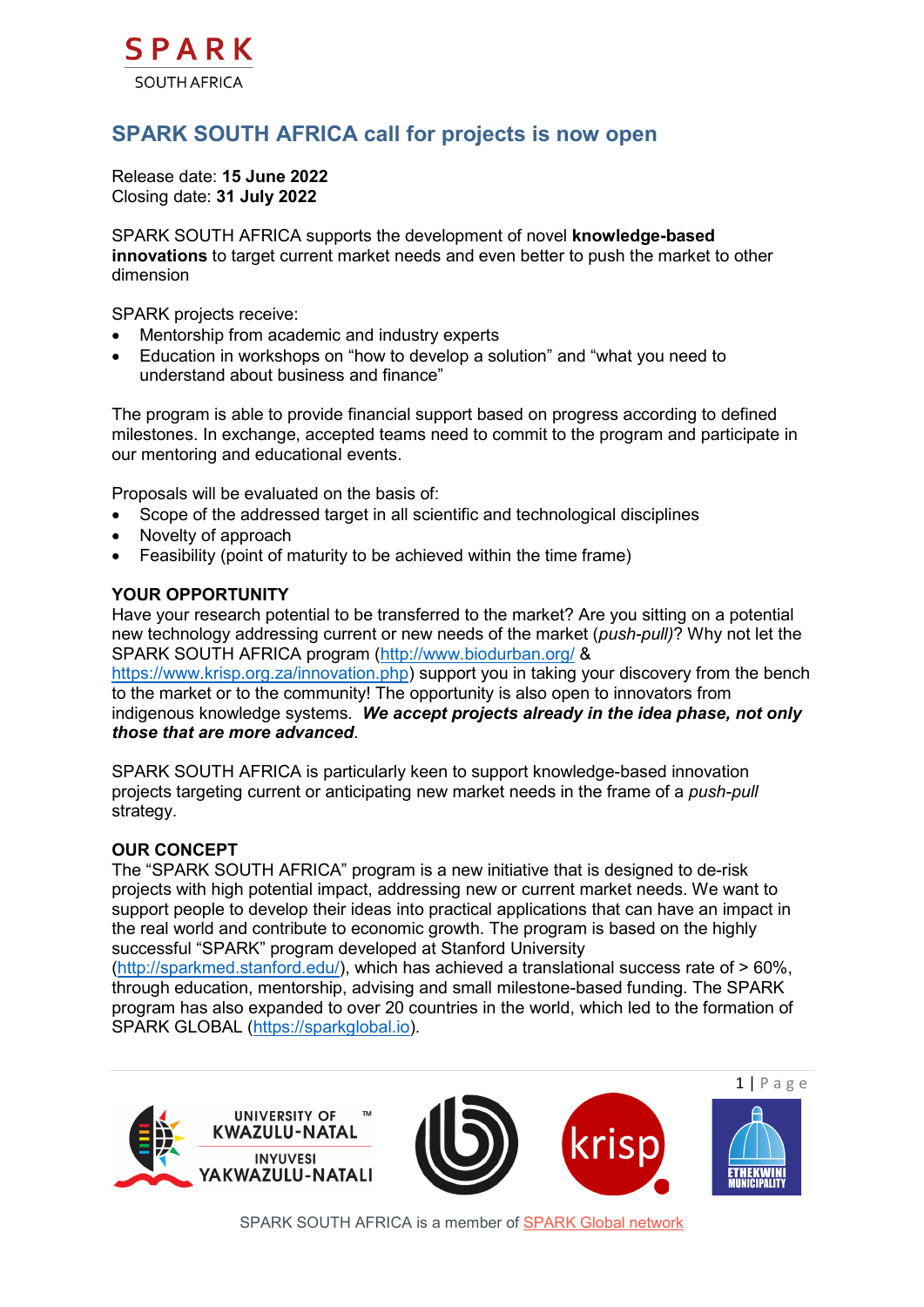

### **As a SPARKee you will get:**

- Mentoring and advice from national and international industry leaders who will help you to develop your idea towards working commercial solution
- Opportunities to participate and pitch your idea in international industrial events may be available.
- Education on R&D and Business development in scientific and technological innovations
- Small financial contribution to de-risk your project
- Access to investors.

## **As a SPARKee you need to:**

- Make an 18-months development plan with milestones for your idea/project.
- Meet the local SPARK team and advisors regularly during the program (once per quarter)
- Present your project progress 2-3 times per year in mentoring sessions.
- Participate actively in mentoring sessions and educational sessions.
- Be committed to take your idea to next level.

## **ELIGIBILITY**

- The opportunity is open to researchers and from across South Africa, however, the project needs to be developed within the boundaries of eThekwini Municipality, KZN, South Africa.
- Researchers must be appointed at Higher Education Institutions or Public Research Organizations for at least the duration of proposed project. Postdoctoral fellows, postgraduate students are eligible to apply but must include a faculty member as a co-PI on the application.

#### **Additional consideration**:

An applicant may submit a maximum of one application per call as project team leader. Applicants may be involved in other applications as co-Investigators or collaborators.

#### **FUNDING**

SPARK SOUTH AFRICA will provide seed funding which will be tied to agreed-upon project milestones. The goal is to de-risk early stage projects by conducting key value-adding experiments.

#### **HOW TO APPLY**

Use the application form available within BioDurban website and submit a two-page proposal. Apply by **31 July 2022**, **18:00** by sending your proposal in PDF format to [MkhizeG5@ukzn.ac.za](mailto:MkhizeG5@ukzn.ac.za) 

### **SELECTION**

- All applications received will be screened by the SPARK SOUTH AFRICA team for completeness and responsiveness. If the application is found to be incomplete or unresponsive, it will not be processed further**.**
- All responsive and complete applications will be reviewed by the selection committee.







SPARK SOUTH AFRICA is a member of [SPARK Global network](https://sparkglobal.io/)